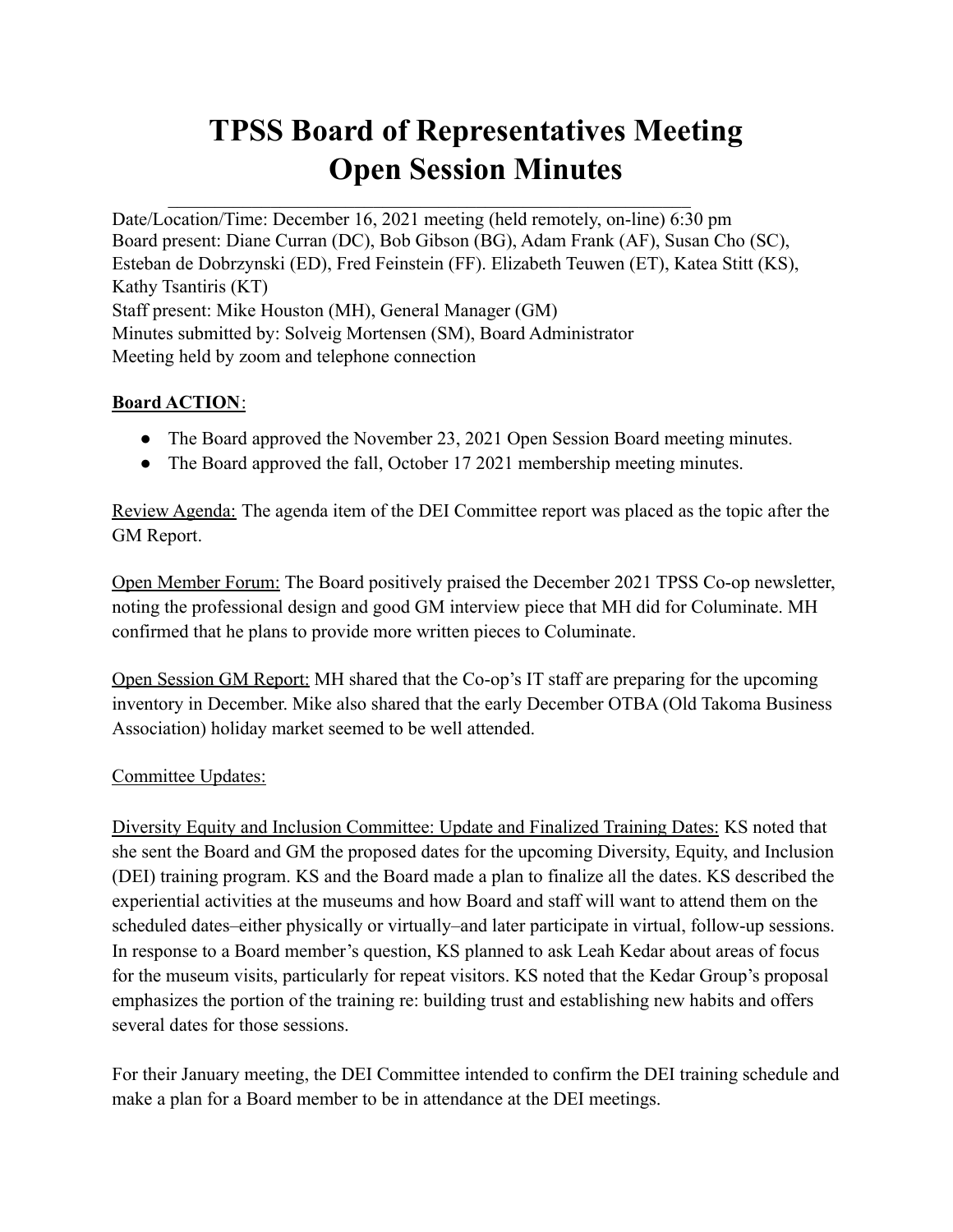Membership Committee: FF shared that the Membership Committee is continuing to work on generating a proposal for membership engagement projects for the next year. FF explained that the Committee's next step is to pick two specific projects, such as reviving Thursdays at the Co-op or holding submission contests and will seek MH's input before solidifying a plan. FF specified that these tasks will largely be performed by the Board and allow for staff participation, but not require it. FF summarized that the MCAC will continue to present their ideas as they identify them.

On the topic of Board committees, BG stated that now is the time for Board members to make their selections and update and define their work through their charters. BG reflected on his recent monthly call with the Columinate consultant Jade Barker (JB), who had some suggestions on how Board committees can see the scope of their work.

BG further noted the broad number of existing Board committees and identified some as only meeting on an as needed basis and some as inward facing. However, the Membership Committee is somewhat unique; the work of the MCAC and Co-op staff can overlap. BG shared that JB gave some direction on Board/membership engagement: the Board's purview regards member-owner issues and not store issues. BG planned to give the Board a summary of take-aways from the Columinate call and a Columinate document re: committees.

Several members of the MCAC made the following points:

- The prior year, the MCAC largely focused on how they perform their role and brought that self-examination to the Board. They explored that phase and feel ready for the next.
- At this juncture, taking project steps may give more insight than working out all the principles.The MCAC would like to take the approach of gaining insight on policy implications through developing projects.
- Further MCAC charter work would be useful and is time consuming; to the extent the MCAC can move forward and not get stuck, it should.
- JB's emphasis on the importance of the GM and Board relationship is understood. The MCAC wants MH's input prior to proceeding and seeks open lines of communication to keep planning activities fluid.

Several Board members presented ideas as well. As the MCAC resumes more member outreach, they may want to develop a conceptual framework for their engagement goals. Board Committee activities should be tied to the larger objectives and actions of the Board. In an attempt to draw the membership in and connect on issues beyond Co-op business persay, the Board might want to sponsor monthly zoom talks on broader topics–DEI, supply chain issues, food deserts.

A MCAC member shared that she recognizes that the Board and the GM may have different roles with respect to outreach, and that the Board, as representatives of the membership, has an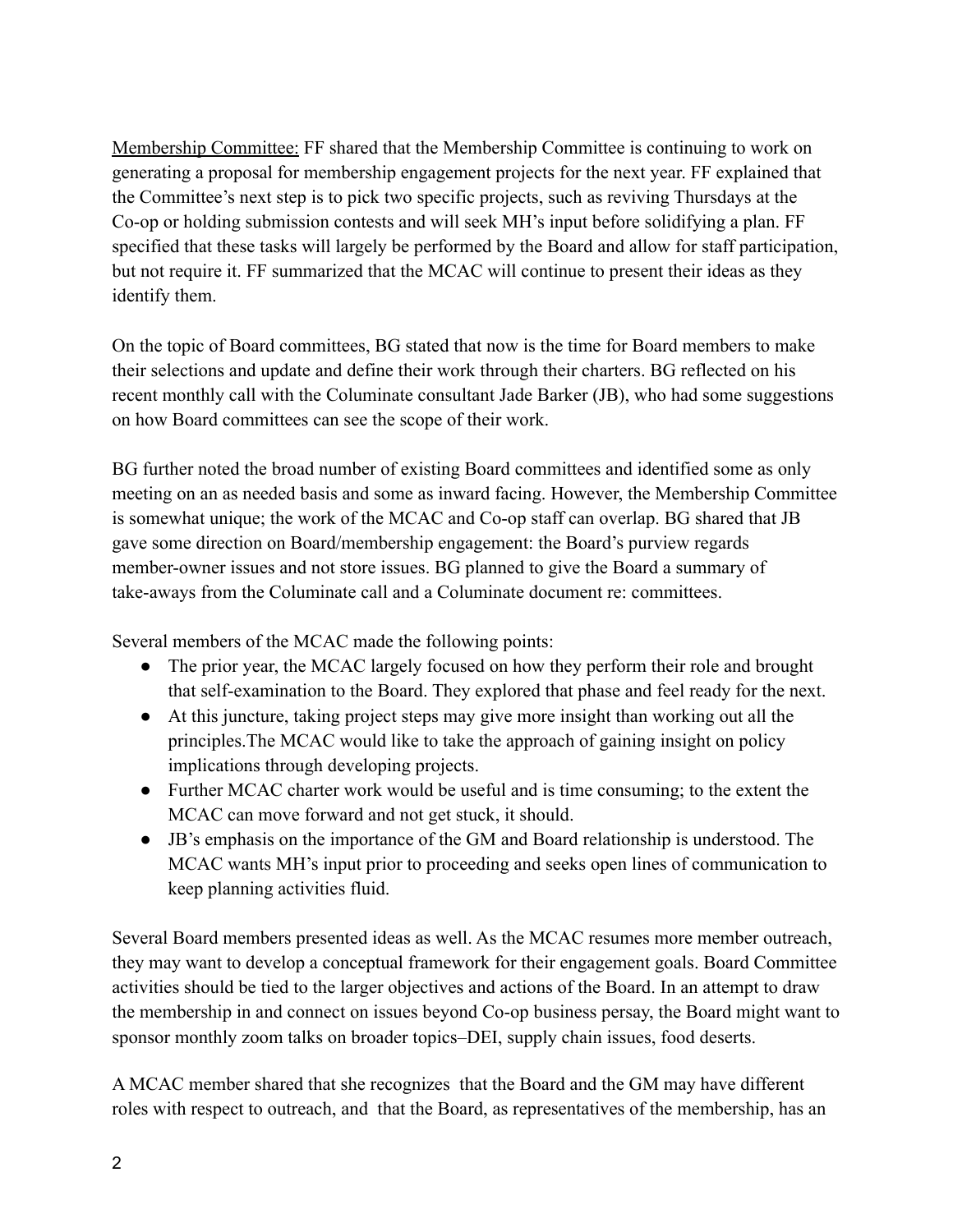obligation to cultivate a relationship with the member so people become engaged in real ways, for example by attending the membership meetings or running for the Board. These types of outcomes may not directly relate to a Board initiative but are part of the work of the MCAC–to cultivate members interest.

The Board planned to add the role of the Board Committees and the Membership Committee to the retreat agenda and to discuss it at the upcoming January Board meeting.

Nominations Committee: BG described participating in a meeting with members where they discussed why they would join the Co-op/a co-op. It was an energizing meeting; and, it would be great if people with that interest would consider running for the Board.

Retreat Planning Committee: DC reported that ED, SC, MH and she will be planning the retreat for January 22nd. DC shared that there are some retreat outcomes the Committee identified: alignment for the coming year, a better understanding of what the financial indicators mean, and knowing what the Board's job is and how the Board committees function. DC related JB's feedback that you need a full board that is educated on and able to read financial statements at a higher level. DC elaborated how, currently, there is only one person on the Board who is great at receiving and interpreting the financial reports. DC noted that doing DEI training and revamping our policies are also retreat topics and goals for the upcoming year.

Annual Change Tasks: MH will update the Board officers' stipend amounts. SM will send out the template confidentiality agreement and conflict of interest statements to the Board for them to complete for the new "board year".

Committee Assignments: DC will be on the NC and MCAC. AF joined the NC. ET joined the FAC. FF stepped off the NC. The Board recognized how the work of the Policy Committee has been on hold until the Board is ready to tackle the policies. The Board planned to discuss the PC in the larger discussion on the role of board committees and charter work. The Board shared the understanding that committee assignments can still be finalized.

8:00pm meeting adjourned

Board Representatives' Committee Memberships:

Membership and Community Affairs Committee: (FF Chair) FF, DC, KT, ET, ED Finance and Audit Committee: (AF Chair) AF, SC, BG, KT, ET(DC, as ex-officios) Personnel Committee: (BG Chair) DC, KS Policy Committee: (SC Chair) SC, AF, KT Nominations Committee: (BG Chair) , AF, DC